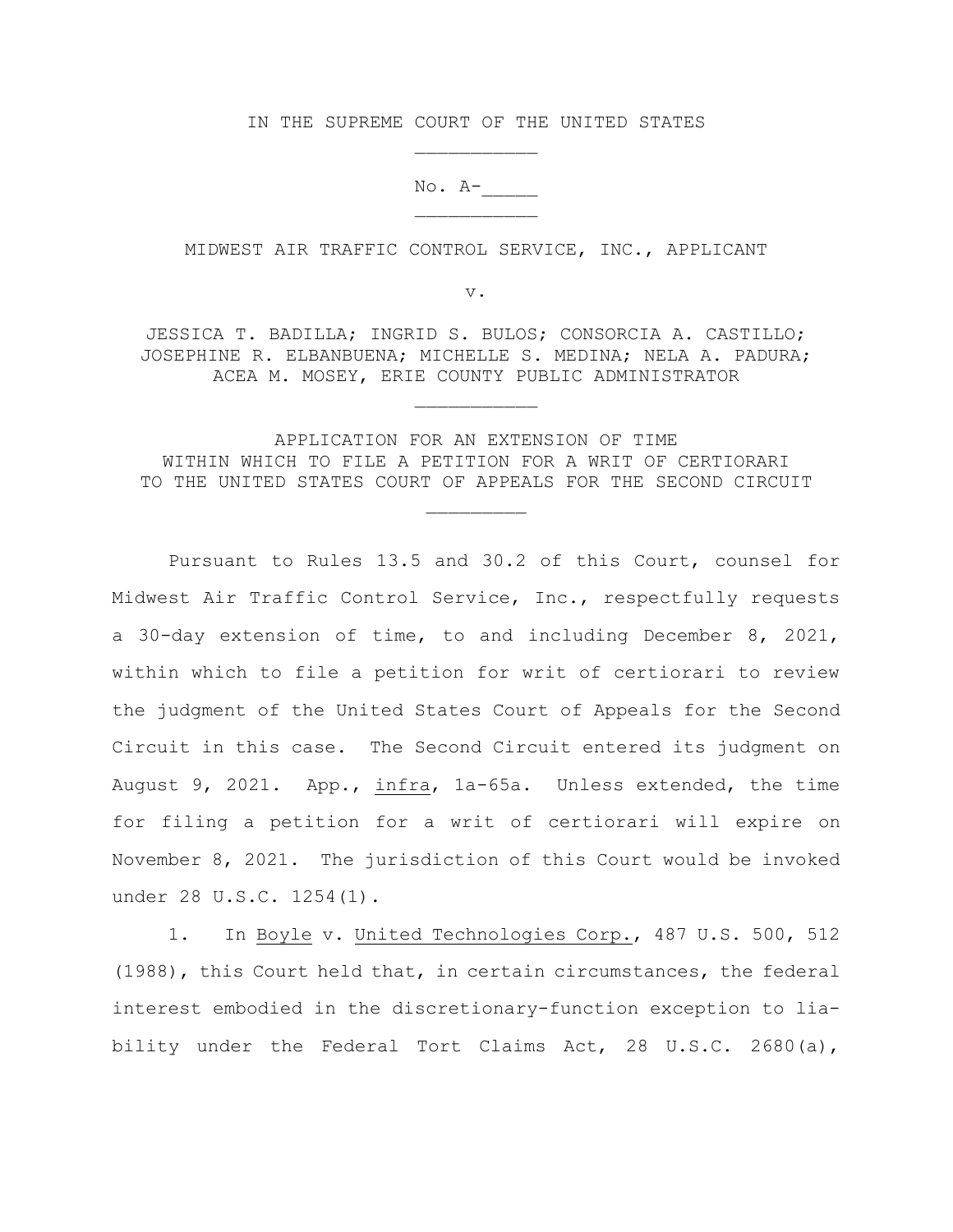preempts state-law tort claims seeking to hold military contractors liable for design defects in military equipment. Subsequently, several courts of appeals have held that the federal interest embodied in the Act's combatant-activities exception, 28 U.S.C. 2680(j), can similarly preempt state-law tort claims seeking to hold military contractors liable for actions taken in support of the military's combat activities. But the courts of appeals have disagreed on when such preemption is appropriate.

2. This case arises out of the crash of a civilian cargo plane outside Kabul, Afghanistan, in 2010. App., infra, 2a. Applicant provided air-traffic controllers to work at Kabul International Airport pursuant to a subcontract to a contract with the United States military, and applicant's employees were working at the airport at the time of the crash. Id. at 4a-5a. In performing their duties under the subcontract, applicant's personnel reported directly to military officers. Id. at 5a. Throughout the contract period, applicant provided services in direct support of United States combat operations, and insurgents regularly attacked the airport. Id. at 4a.

Respondents, the administrators of the estates of individuals who died in the crash, filed the underlying complaint in New York state court against several defendants, including applicant. App., infra, 19a. Applicant removed the case to the United States District Court for the Western District of New York. Id. at 20a. After the close of discovery, applicant moved for summary judgment. Id. at 21a. Applicant argued that federal law preempted respond-

2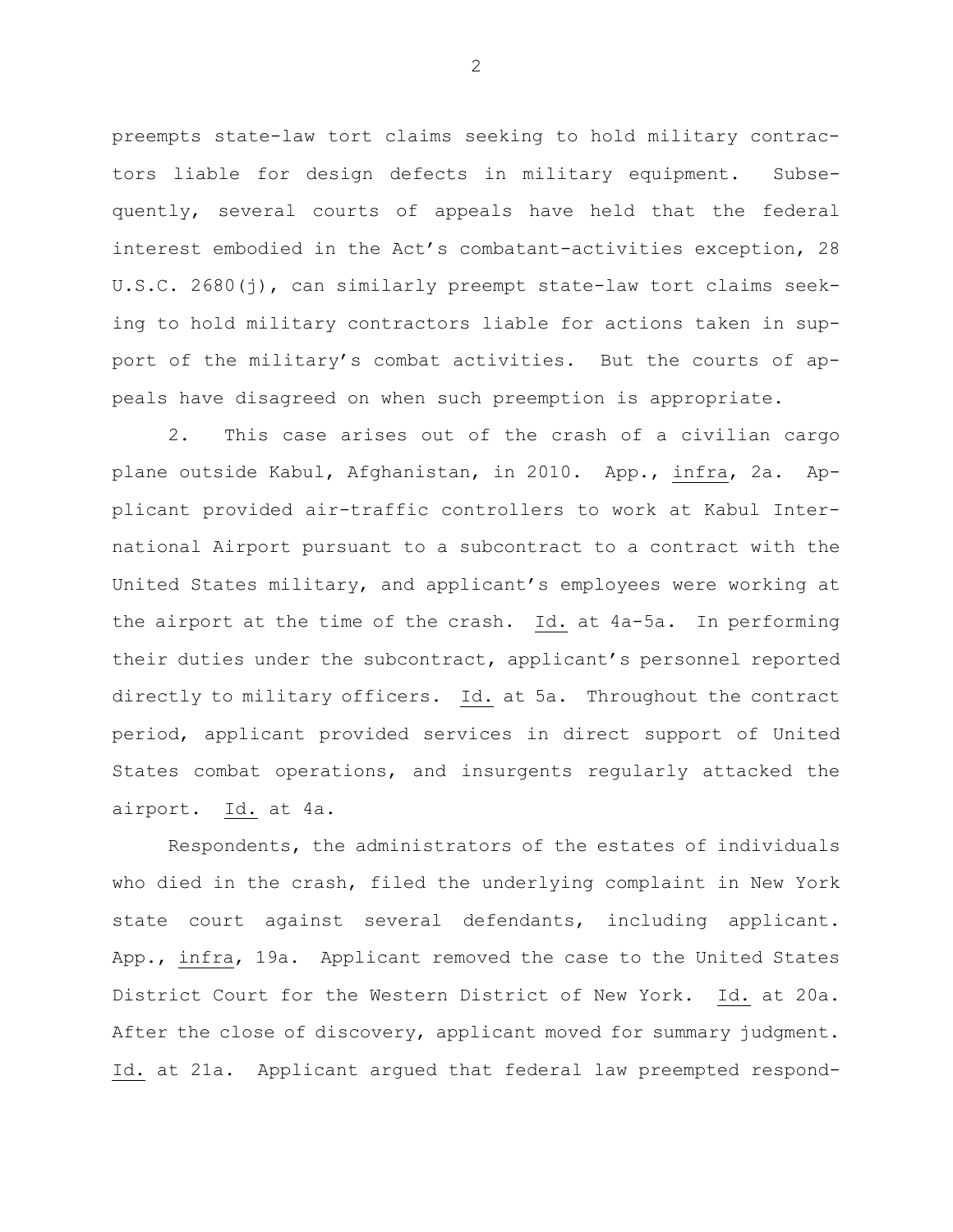ents' claims because those claims interfered with the federal interest embodied in the combatant-activities exception to liability under the Federal Tort Claims Act, 28 U.S.C. 2680(j). App., infra, 28a. In the alternative, applicant contended that it neither owed a duty of reasonable care to the relevant flight nor proximately caused the crash. Id. at 50a. The district court granted applicant's motion and entered final judgment. Id. at 21a; D. Ct. Dkt. 179 (Jan. 17, 2020).

The court of appeals vacated and remanded for further proceedings. App., infra, 1a-65a. As is relevant here, the court concluded that applicant's claims were not preempted because the military did not "authorize or direct" the specific actions that gave rise to those claims. Id. at 47a-48a. In so concluding, the court expressly rejected the test for preemption adopted by the District of Columbia Circuit, which asks whether the military contractor is "[1] integrated into combatant activities over which [2] the military retained command authority." Id. at 32a-33a. Applying its own test, the court of appeals found inapposite applicant's evidence that "the military retained some authority" over its performance; in the court's view, preemption applies only when a contractor can say, "[t]he Government made me do it." Id. at 38a, 48a.

3. The court of appeals granted applicant's motion to stay the mandate until this Court acts on a petition for a writ of certiorari. App., infra, 66a.

4. Counsel for applicant respectfully requests a 30-day extension of time, to and including December 8, 2021, within which

3